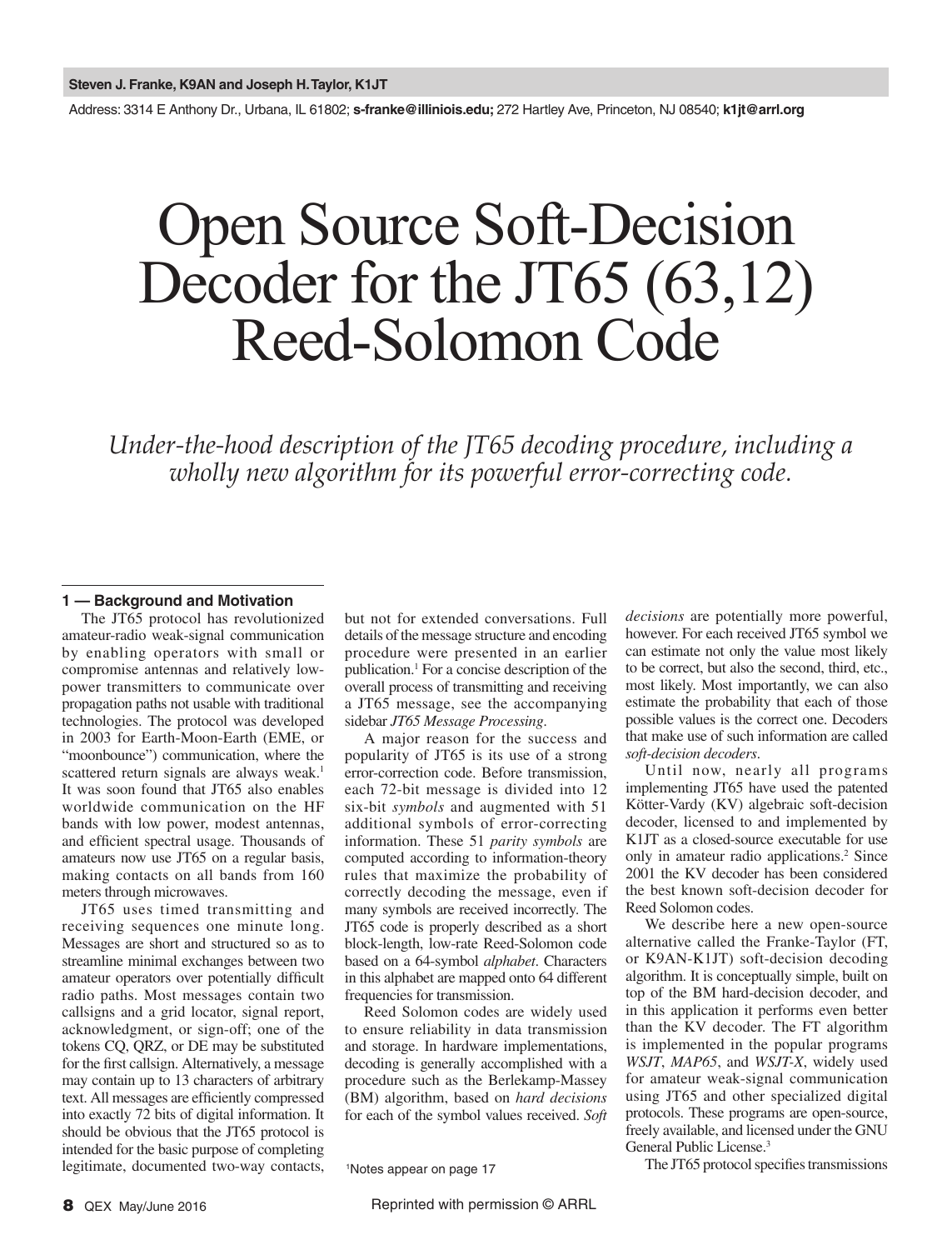that start one second into a UTC minute and last for 46.8 seconds. Receiving software therefore has more than ten seconds to decode a message before the start of the next minute, when the operator will send a reply. With today's personal computers, this relatively long time encourages experimentation with decoders of high computational complexity. With time to spare, the FT algorithm lowers the decoding threshold on a typical fading channel by many decibels over the harddecision BM decoder, and by a meaningful amount over the KV decoder. In addition to its excellent performance, the new algorithm has other desirable properties, not least of which is its conceptual simplicity. Decoding performance and computational complexity scale in a convenient way, providing steadily increasing soft-decision decoding gain as a tunable parameter is increased over more than five orders of magnitude. Appreciable gain is available from our decoder even on very simple (and relatively slow) computers. On the other hand, because the algorithm benefits from a large number of independent decoding trials, further performance gains should be achievable through parallelization on high-performance computers.

The remainder of this paper is organized as follows. Section 2 presents a brief overview of the nature of Reed Solomon codes and their error-correcting capabilities. Section 3 provides statistical motivation for the FT algorithm, and Section 4 describes the algorithm in full detail. Material in these two sections is important because it documents our approach and underlines its fundamental technical contributions. These sections are heavier in formal mathematics than common in *QEX*; for this reason, some readers may choose to skip or skim them and proceed more quickly to the results. Most readers will benefit by reviewing the original paper on the JT65 protocol.<sup>1</sup> A procedure for *hinted decoding* — determining which one, if any, of a list of likely messages matches the one that was received — is outlined in Section 5. Finally, in Section 6 we present performance measurements of the FT and hinted decoding algorithms and make explicit comparisons to the BM and KV decoders familiar to users of older versions of *WSJT*, *MAP65* and *WSJT-X*. Section 7 summarizes some on-theair experiences with the new decoder. Refer to the sidebar *Glossary of Specialized Terms* for brief definitions of some potentially unfamiliar language.

#### **2 — JT65 Messages and Reed Solomon Codes**

The JT65 message frame consists of a short, compressed 72-bit message encoded for transmission with a Reed-Solomon code. Reed-Solomon codes are *block* 

*codes* characterized by *n*, the length of their *codewords*; *k*, the number of message symbols conveyed by the codeword; and the transmission alphabet, or number of possible values for each symbol in a codeword. The codeword length and the number of message symbols are specified with the notation (*n*, *k*). JT65 uses a (63,12) Reed-Solomon code with an alphabet of 64 possible values for each symbol. Each of the 12 message symbols represents  $log_2 64 = 6$  message bits. The source-encoded message conveyed by a 63-symbol JT65 frame thus consists of 72 information bits. The JT65 code is *systematic*, which means that the 12 message symbols are embedded in the codeword without modification and another 51 parity symbols derived from the message symbols are added to form a codeword of 63 symbols.

In coding theory the concept of *Hamming distance* is used as a measure of disagreement between different codewords, or between a received word and a codeword. Hamming distance is the number of code symbols that differ in two words being compared. Reed-Solomon codes have guaranteed minimum Hamming distance *d*, where

$$
d = n - k + 1. \tag{1}
$$

With  $n = 63$  and  $k = 12$  the minimum Hamming distance of the JT65 code is *d* = 52. With 72 information bits in each message, JT65 can transmit any one of  $2^{72} \approx 4.7 \times 10^{21}$  possible messages. The codeword for any message differs from every other codeword in at least 52 of the 63 symbol positions.

A received word containing some *errors* (incorrect symbols) can be decoded into the correct codeword using a deterministic, algebraic algorithm provided that no more than *t* symbols were received incorrectly, where

$$
t = \left\lfloor \frac{n-k}{2} \right\rfloor. \tag{2}
$$

For the JT65 code  $t = 25$ , so it is always possible to decode a received word having 25 or fewer symbol errors. Any one of several well-known algebraic algorithms, such as the BM algorithm, can carry out this hard-decision decoding. Two steps are necessarily involved in this process. We must (*1*) determine which symbols were received incorrectly, and (*2*) find the correct value of the incorrect symbols. If we somehow know that certain symbols are incorrect, that information can be used to reduce the work involved in step (*1*) and allow step (*2*) to correct more than *t* errors. In the unlikely event that the location of every error is known, and if no correct symbols are accidentally labeled as errors, the BM algorithm can correct up to  $d-1 = n-k$ errors.

The FT algorithm creates lists of symbols suspected of being incorrect and sends them to the BM decoder. Symbols flagged in this way are called *erasures*. With perfect erasure information up to  $n-k = 51$  incorrect symbols can be corrected for the JT65 code. Imperfect erasure information means that some erased symbols may be correct, and some other symbols in error. If *s* symbols are erased and the remaining  $n - s$  symbols contain *e* errors, the BM algorithm can find the correct codeword as long as

$$
s + 2e \le d - 1 \tag{3}
$$

If *s* = 0, the decoder is said to be an *errorsonly* decoder. If  $0 < s \le d-1$ , the decoder is called an *errors-and-erasures* decoder. The possibility of doing errors-and-erasures decoding lies at the heart of the FT algorithm. On that foundation we have built a capability for using soft information on the reliability of individual symbol values, thereby producing a soft-decision decoder.

#### **3 — Statistical Framework**

The FT algorithm uses the estimated quality of received symbols to generate lists of symbols considered likely to be in error, thus enabling decoding of received words with more than 25 errors. Algorithms of this type are generally called *reliability-based* or *probabilistic* decoding methods.<sup>4</sup> Such algorithms involve some amount of educated guessing about which received symbols are in error or, alternatively, about which received symbols are correct. The guesses are informed by quality metrics associated with the received symbols. To illustrate why it is absolutely essential to use such soft-symbol information in these algorithms it helps to consider what would happen if we tried to use completely random guesses, ignoring any available soft-symbol information.

As a specific example, consider a received JT65 word with 23 correct symbols and 40 errors. We do not know which symbols are in error. Suppose that the decoder randomly selects  $s = 40$  symbols for erasure, leaving 23 unerased symbols. According to Eq. (3), the BM decoder can successfully decode this word as long as *e*, the number of errors present in the 23 unerased symbols, is 5 or less. The number of errors captured in the set of 40 erased symbols must therefore be at least 35.

The probability of selecting some particular number of incorrect symbols in a randomly selected subset of received symbols is governed by the hypergeometric probability distribution. Let us define *N* as the number of symbols from which erasures will be selected, *X* as the number of incorrect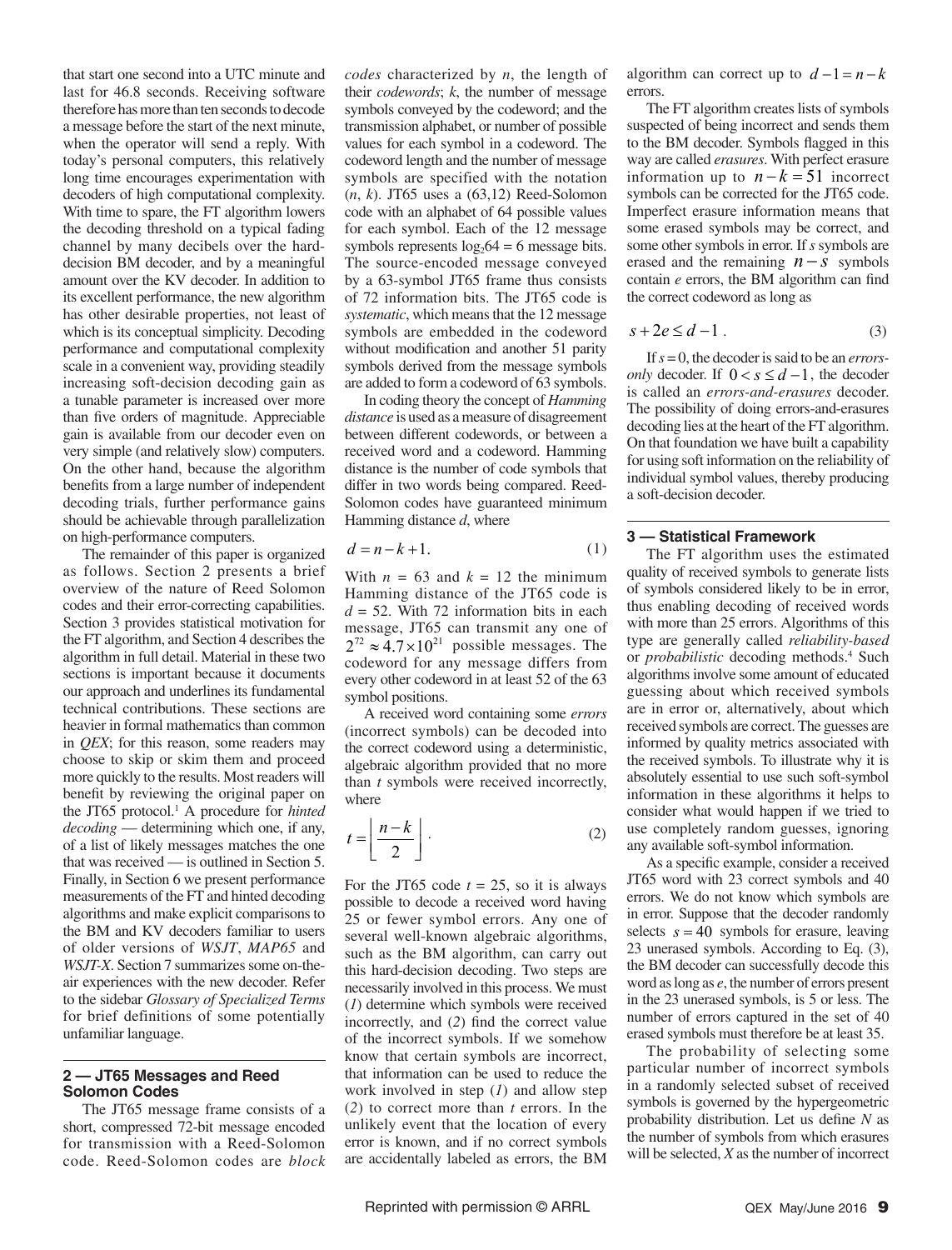symbols in the set of *N* symbols, and *x* as exhaustive search over all possible values u<br>the number of errors in the symbols estually to  $s = 51$  it turns out that for  $X = 40$  the he the number of errors in the symbols actually erased. In an ensemble of many received words  $X$  and  $x$  will be random variables,  $\frac{1}{x}$ but for this example we will assume that *X* is known and that only *x* is random. The conditional probability mass function for  $40-3=37$  errors. With N  $x$  with stated values of  $N$ ,  $X$ , and  $s$  may be written as written as

$$
P(x = \varepsilon | N, X, s) = \frac{\binom{X}{\varepsilon} \binom{N - X}{s - \varepsilon}}{\binom{N}{s}}
$$
(4)

where  $(k)$   $k!(n-k)$ !  $\binom{n}{k} = \frac{n!}{k!(n-k)!}$ *n n*  $k \int k!(n-k)!$  is the binomial coefficient. The binomial coefficient can be calculated using the function  $\mathbf{n} \cdot \mathbf{c} \cdot \mathbf{b}$  or  $\mathbf{c} \cdot \mathbf{b} \cdot \mathbf{c}$  and  $\mathbf{c} \cdot \mathbf{b} \cdot \mathbf{c}$  and  $\mathbf{c} \cdot \mathbf{b}$  and  $\mathbf{c} \cdot \mathbf{c} \cdot \mathbf{c}$  and  $\mathbf{c} \cdot \mathbf{c} \cdot \mathbf{c}$  and  $\mathbf{c} \cdot \mathbf{c} \cdot \mathbf$ **nchoosek(n,k)** in the numerical *s s*  $\texttt{nchosek}(\texttt{n}, \texttt{k})$  in the numerical  $X = 40$  inco<br>computing language *GNU Octave*, or with suppose we bone of many free online calculators. The hypergeometric probability mass function defined in Eq. (4) is available in *GNU Octave* as function **hygepdf(x,N,X,s)**. The cumulative probability that at least  $\epsilon$ errors are captured in a subset of *s* erased symbols selected from a group of *N* symbols containing *X* errors is  $\binom{n}{k} = \frac{n!}{k!(n-k)!}$ 

$$
P(x \ge \varepsilon | N, X, s) = \sum_{j=\varepsilon}^{s} P(x = j | N, X, s).
$$
 proba  
with  
(5) with

# **Example 1:**

Suppose a received word contains  $X = 40$ incorrect symbols. In an attempt to decode using an errors-and-erasures decoder, *s* = 40 symbols are randomly selected for erasure from the full set of  $N = n = 63$  symbols. The probability that  $x = 35$  of the erased symbols are actually incorrect is then

$$
P(x=35) = \frac{\binom{40}{35}\binom{63-40}{40-35}}{\binom{63}{40}} \approx 2.4 \times 10^{-7}
$$

Similarly, the probability that  $x = 36$ of the erased symbols are incorrect is  $P(x=36) \approx 8.6 \times 10^{-9}$ . Since the probability of erasing 36 errors is so much smaller than that for erasing 35 errors, we may safely conclude that the probability of randomly choosing an erasure vector that can decode the received word is approximately  $P(x=35) \approx 2.4 \times 10^{-7}$ . The odds of producing a valid codeword on the first try are very poor, about 1 in 4 million.

#### **Example 2:**

How might we best choose the number of symbols to erase, in order to maximize the probability of successful decoding? By

exhaustive search over all possible values up the number of errors in the symbols actually to  $s = 51$ , it turns out that for  $X = 40$  the best strategy is to erase  $s = 45$  symbols. According to Eq. (3), with  $s = 45$  and  $d = 52$  then *e* must be 3 or less. Decoding will be assured if the set of erased symbols contains at least  $40 - 3 = 37$  errors. With  $N = 63$ ,  $X = 40$ , and  $s = 45$ , the probability of successful decode in a single try is  $P(x \ge 37) \approx 1.9 \times 10^{-6}$ . This probability is about 8 times higher than the probability of success when only 40 symbols  $\begin{bmatrix} 1 \\ 1 \end{bmatrix}$  . The processing of stress what only to symbols successfully decoding on the first try are still only about 1 in 500,000.

#### **Example 3:**

Examples 1 and 2 show that a random strategy for selecting symbols to erase is unlikely to be successful unless we are prepared to wait a long time for an answer. So let's modify the strategy to tip the odds in our favor. Let the received word contain  $X = 40$  incorrect symbols, as before, but suppose we know that 10 received symbols are significantly more reliable than the other 53. We might therefore protect the 10 most reliable symbols and select erasures from the smaller set of  $N = 53$  less reliable ones. If *s* = 45 symbols are chosen randomly for erasure in this way, it is still necessary for the erased symbols to include at least 37 errors, as in Example 2. However, the probabilities are now much more favorable: with  $N = 53$ ,  $X = 40$ , and  $s = 45$ , Eq. (5) yields  $P(x \ge 37) \approx 0.016$ . Even better odds are obtained by choosing *s* = 47, which requires  $x \ge 38$ . With  $N = 53$ ,  $X = 40$ , and  $s = 47$ ,  $P(x \ge 38) \approx 0.027$ . The odds for producing a codeword on the first try are now about 1 in 38. A few hundred independently randomized tries would be enough to all-butguarantee production of a valid codeword by the BM decoder.

## **4 — The Franke-Taylor Decoding Algorithm**

Example 3 shows how statistical information about symbol quality should make it possible to decode received frames having a large number of errors. In practice the number of errors in the received word is unknown, so our algorithm simply assigns a high erasure probability to low-quality symbols and relatively low probability to high-quality symbols. As illustrated by Example 3, a good choice of erasure probabilities can increase the chance of producing a codeword by many orders of magnitude. Once erasure probabilities have been assigned to each of the 63 received symbols, the FT algorithm uses a random number generator to decide whether or not to erase each symbol, according to its assigned erasure probability. The list of erased symbols is then submitted to the BM decoder, which produces either a codeword or a flag indicating failure to decode.

The process of selecting the list of symbols to erase and calling the BM decoder comprises one cycle of the FT algorithm. The next cycle proceeds with a new selection of erased symbols. At this stage we must treat any codeword obtained by errorsand-erasures decoding as no more than a *candidate*. Our next task is to find a metric that can reliably select one of many proffered candidates as the codeword that was actually transmitted.

The FT algorithm uses quality indices made available by a noncoherent 64-FSK demodulator (see the sidebar *JT65 Message Processing*). The demodulator computes binned power spectra for each signaling interval; the result is a two-dimensional array  $S(i, j)$ , where the frequency index *i* assumes values 0 to 63 and the symbol index *j* has values 1 to 63. The most likely value for each symbol is taken as the frequency bin with largest signal-plus-noise power over all values of *i*. The fractions of total power in the two bins containing the largest and secondlargest powers, denoted respectively by  $p_1$  and *p*2, are computed for each symbol and passed from demodulator to decoder as soft-symbol information. The FT decoder derives two metrics from  $p_1$  and  $p_2$ , namely  $p_1$ -rank (the rank  $\{1,2, ..., 63\}$  of the symbol's fractional power  $p_{1,j}$  in a sorted list of  $p_1$  values) and the ratio  $p_2/p_1$ . High ranking symbols have larger signal-to-noise ratio than those with lower rank. When  $p_2/p_1$  is close to 1, the most likely symbol value is only slightly more reliable than the second most likely one.

We use 3-bit quantization of the metrics  $p_1$ -rank and  $p_2/p_1$  to index the entries in an  $8 \times 8$  table of symbol error probabilities. The probabilities were derived empirically from a large data set of received words that were successfully decoded. The table provides an estimate of the *a priori* probability of symbol error based on the metrics  $p_1$ -rank and  $p_2/p_1$ . This table is a key element of the algorithm, as it determines which symbols are effectively protected from erasure. The *a priori* symbol error probabilities are close to 1 for low-quality symbols and close to 0 for high-quality symbols. Recall from Examples 2 and 3 that candidate codewords are produced with higher probability when the number of erased symbols is larger than the number of incorrect symbols. Correspondingly, the FT algorithm works best when the probability of erasing a symbol is somewhat larger than the probability that the symbol is incorrect. For the JT65 code we found empirically that good decoding performance is obtained when the symbol erasure probability is about 1.3 times the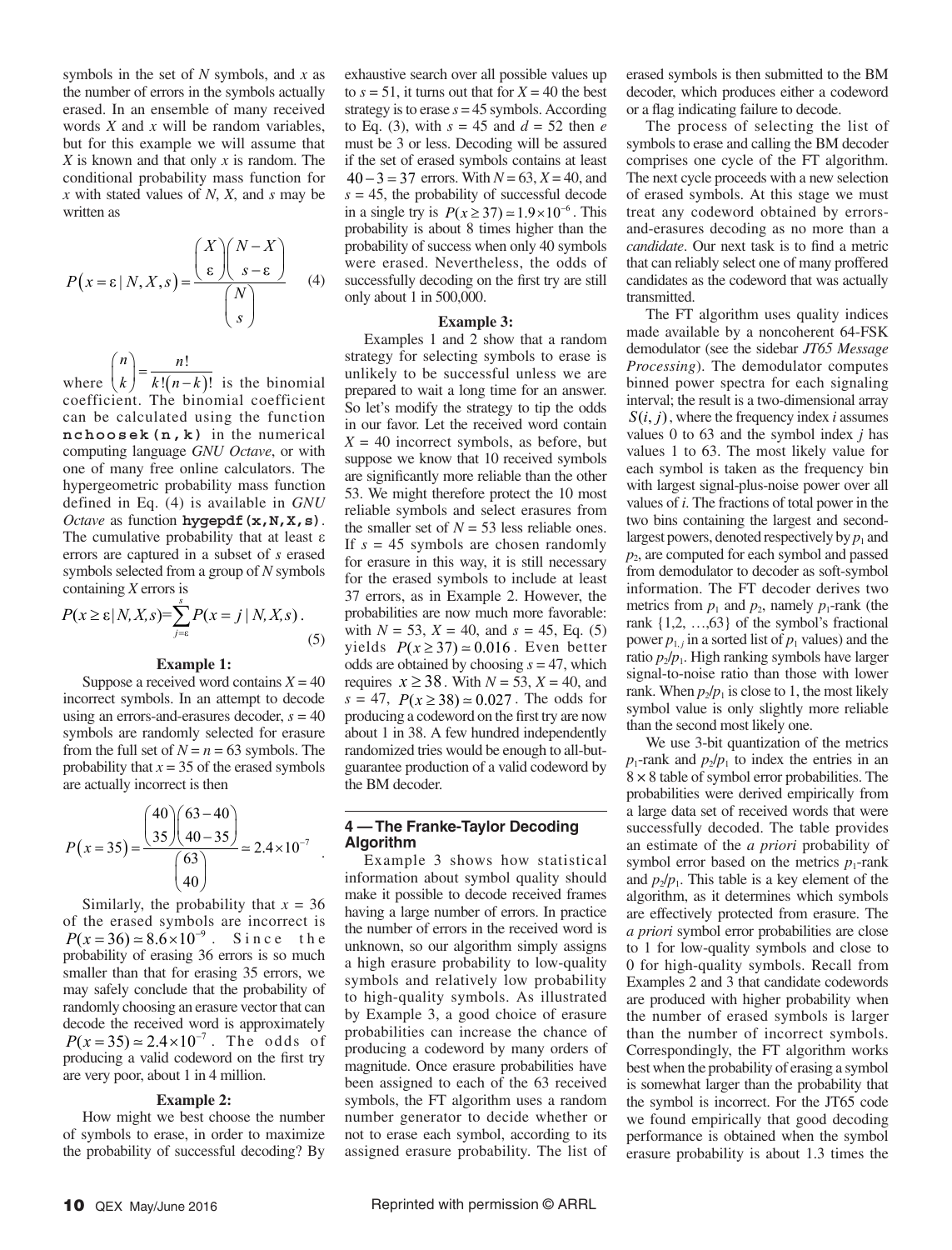symbol error probability.

The FT algorithm tries successively to decode the received word using independent educated guesses to select symbols for erasure. For each iteration a stochastic erasure vector is generated based on the symbol erasure probabilities. The erasure vector is sent to the BM decoder along with the full set of 63 hard-decision symbol values. When the BM decoder finds a candidate codeword it is assigned a quality metric *ds*, the *soft distance* between the received word and the codeword:

$$
d_s = \sum_{j=1}^{n} \alpha_j \left( 1 + p_{1,j} \right).
$$
 (6)

Here  $\alpha_i = 0$  if received symbol *j* is the same as the corresponding symbol in the codeword,  $\alpha_i = 1$  if the received symbol and codeword symbol are different, and  $p_{1,j}$  is the fractional power associated with received symbol *j*. Think of the soft distance as made up of two terms: the first is the Hamming distance between the received word and the codeword, and the second ensures that if two candidate codewords have the same Hamming distance from the received word, a smaller soft distance will be assigned to the one where differences occur in symbols of lower estimated reliability.

In practice we find that  $d_s$  can reliably identify the correct codeword if the signal-tonoise ratio for individual symbols is greater than about 4 in linear power units. We also find that significantly weaker signals can be decoded by using soft-symbol information beyond that contained in  $p_1$  and  $p_2$ . To this end we define an additional metric *u*, the average signal-plus-noise power in all received symbols according to a candidate codeword's symbol values:

$$
u = \frac{1}{n} \sum_{j=1}^{n} S\left(c_j, j\right)
$$
 (7)

Here the *cj*'s are the symbol values for the candidate codeword being tested.

The correct JT65 codeword produces a value for *u* equal to the average of  $n = 63$ bins containing both signal and noise power. Incorrect codewords have at most  $k - 1 = 11$ such bins and at least  $n-k+1=52$  bins containing noise only. Thus, if the spectral array  $S(i, j)$  has been normalized so that the average value of the noise-only bins is unity, *u* for the correct codeword has expectation value (average over many random realizations) given by

$$
\overline{u}_c = 1 + y,\tag{8}
$$

where *y* is the signal-to-noise ratio in linear power units. If we assume Gaussian statistics and a large number of trials, the standard deviation of measured values of *u* is

$$
\sigma_c = \left(\frac{1+2y}{n}\right)^{1/2}.\tag{9}
$$

In contrast, the expected value and standard deviation of the *u*-metric for an incorrect codeword (randomly selected from a population of all "worst case" codewords, *i.e.*, those with *k* - 1 symbols identical to corresponding ones in the correct word) are given by

$$
\overline{u_i} = 1 + \left(\frac{k-1}{n}\right) y,\tag{10}
$$

$$
\sigma_i = \frac{1}{n} \Big[ n + 2y(k-1) \Big]^{1/2}, \tag{11}
$$

where the subscript *i* is an abbreviation for "incorrect".

If *u* is evaluated for a large number of distinct candidate codewords, one of which is correct, we should expect the largest value  $u_1$ to be drawn from a population with statistics described by  $\overline{u}_c$  and  $\sigma_c$ . If no tested codeword is correct,  $u_1$  is likely to come from the  $(\overline{u_i}, \sigma_i)$  population and to be several standard deviations above the mean. In either case the second-largest value,  $u_2$ , will likely come from the  $(\overline{u_i}, \sigma_i)$  population, again several standard deviations above the mean. If the signal-to-noise ratio *y* is too small for decoding to be possible or the correct codeword is never presented as a candidate, the ratio  $r = u_1 / u_1$  will likely be close to 1. On the other hand, correctly identified codewords will produce  $u_1$  significantly larger than  $u_2$  and thus smaller values of  $r$ . We therefore apply a ratio threshold test, say  $r < R<sub>1</sub>$ , to identify codewords with high probability of being correct. As described in Section 6, we use simulations to set an empirical acceptance threshold  $R_1$  that maximizes the probability of correct decodes while ensuring a low rate of false positives.

As with all decoding algorithms that generate a list of possible codewords, a stopping criterion is necessary. FT accepts a codeword unconditionally if the Hamming distance  $X$  and soft distance  $d_s$  obey specified criteria  $X < X_0$  and  $d_s < D_0$ . Secondary acceptance criteria  $d_{s} < D_{1}$  and  $r < R_{1}$  are used to validate additional codewords that fail the first test. A timeout is used to limit execution time if no acceptable codeword is found in a reasonable number of trials, *T*. Today's personal computers are fast enough that  $T$  can be set as large as  $10^5$ , or even higher. Pseudo-code for the FT algorithm is presented in an accompanying box, **Algorithm 1**.

Inspiration for the FT decoding algorithm came from a number of sources.4,5,6 After developing this algorithm, we became aware

that our approach is conceptually similar to a stochastic, erasures-only list decoding algorithm described in another reference.<sup>7</sup> That algorithm is applied to higher-rate Reed-Solomon codes on a symmetric channel using binary phase-shift keying (BPSK). Our 64-ary input channel with 64-FSK modulation required us to develop unique methods for assigning erasure probabilities and for defining acceptance criteria to select the best codeword from the list of tested candidates.

#### **5 — Hinted Decoding**

The FT algorithm is completely general. With equal sensitivity it can recover any one of the  $2^{72} \approx 4.7 \times 10^{21}$  different messages that can be transmitted with the JT65 protocol. In some circumstances it's easy to imagine a *much* smaller list of messages (say, a few thousand messages or less) that would be among the most likely ones to be received. One such favorable situation exists when making short Amateur Radio contacts that exchange minimal information including callsigns, signal reports, perhaps Maidenhead locators, and acknowledgments. On the EME path or a VHF or UHF band with limited geographical coverage, the most common received messages frequently originate from callsigns that have been decoded before. Saving a list of previously decoded callsigns and associated locators makes it easy to generate a list of hypothetical messages and their corresponding codewords at very little computational expense. The resulting candidate codewords can be tested in almost the same way as those generated by the probabilistic method described in Section 4. We call this approach "hinted decoding;" it is sometimes referred to as the *Deep Search* algorithm. In certain limited situations it can provide enhanced sensitivity for the principal task of any decoder, namely to determine precisely what message was sent.

For hinted decoding we again invoke a ratio threshold test, but in this case we use it to answer a more limited question. Over the full list of messages considered likely, we want to know whether a suitable metric can distinguish with confidence between the one correct codeword and all others in the generated list — or, alternatively, to determine that the correct codeword is *not* contained in the list. We again find that the most effective metric involves a comparison of  $u_1$  and  $u_2$ , the largest and second-largest values of total signal-plus-noise power among all the tested codewords. The criterion for comparison is chosen empirically to maximize the number of correct decodes while ensuring that false decodes are rare. Because tested candidate codewords are drawn from a list typically no longer than a few thousand entries, rather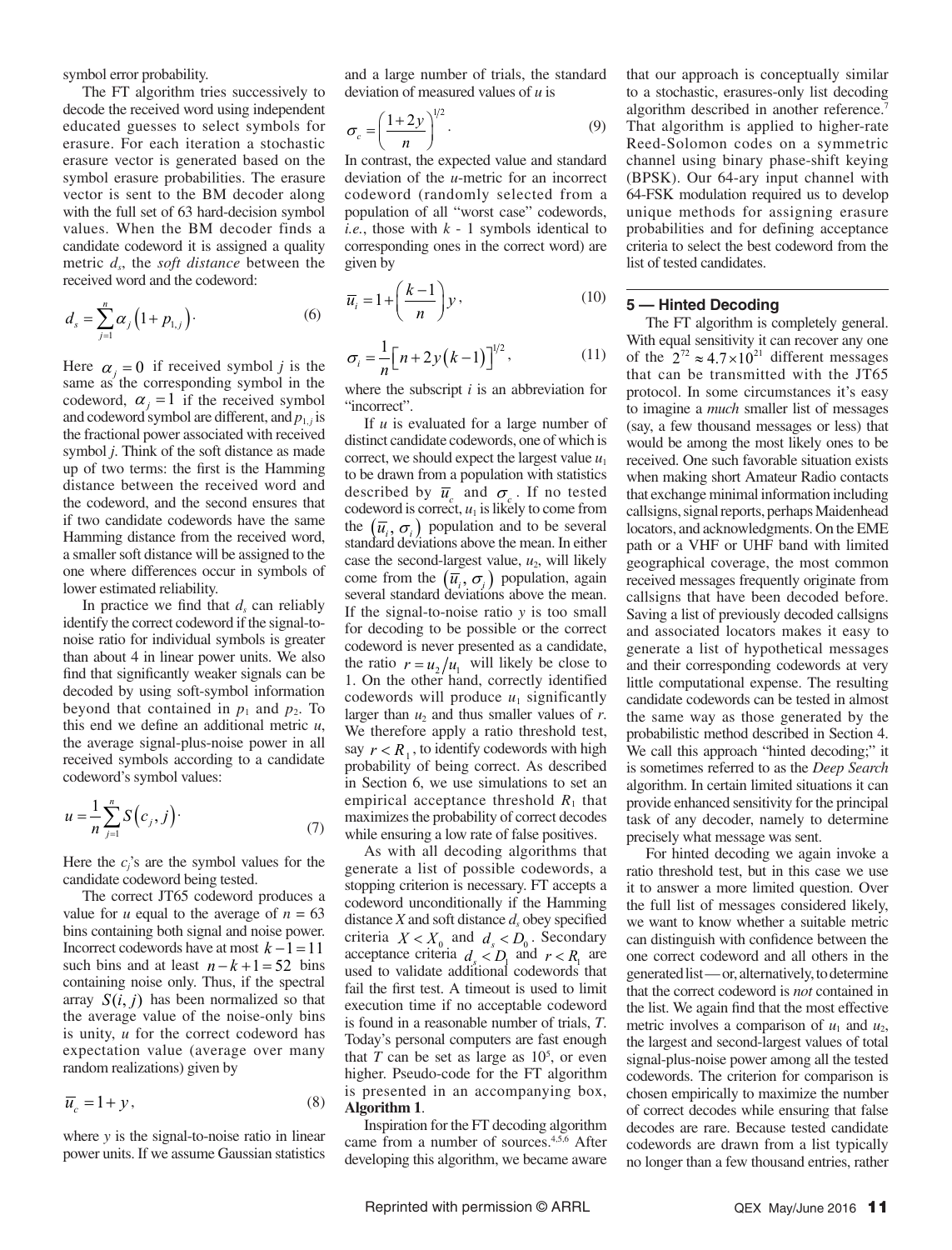

Figure 1 — Word error rates as a function of  $E_b/N_b$ , the signal-to-noise ratio per information bit. The curve labeled 'Theory' shows a **theoretical prediction for the hard-decision BM decoder. Remaining curves represent simulation results on an AWGN channel for the**  BM, KV, and FT decoders. The KV algorithm was executed with complexity coefficient  $\lambda$  = 15, the most aggressive setting historically **used in the** *WSJT* **programs. The FT algorithm used timeout setting** *T* **= 105 .**



Figure 2 - Percent of JT65 messages copied as a function of SNR<sub>2500</sub>, assuming additive white Gaussian noise and no fading. Numbers **adjacent to curves specify values of timeout parameter for the FT decoder. Open circles and dotted line show results for the KV decoder**  with complexity coefficient  $\lambda$  = 15. Results for the BM algorithm are plotted with crosses and dashed line.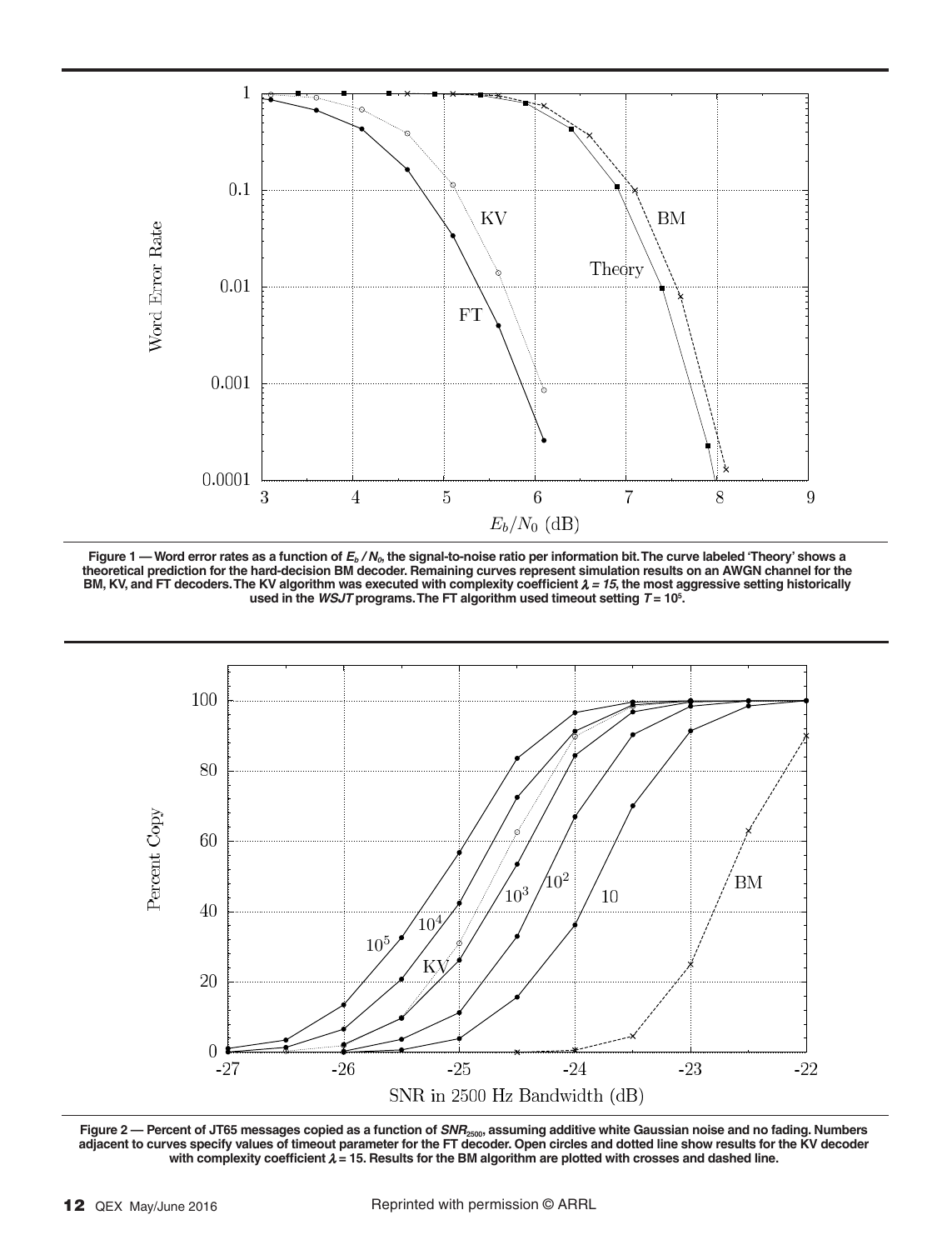than  $2^{72}$ , the limit can be more relaxed than that used in the FT algorithm. Thus, for the limited subset of messages suggested by previous experience to be likely, hinted decodes can be obtained at lower signal levels than required for the full universe of 272 possible messages. Pseudo-code for the hinted-decoding algorithm is presented as **Algorithm 2**.

### **6 — Decoder Performance Evaluation**

Comparisons of decoding performance are usually presented in the professional literature as plots of word error rate versus  $E<sub>b</sub> / N<sub>0</sub>$ , the ratio of the energy collected per information bit to the one-sided noise power spectral density. For weak-signal Amateur Radio work, performance is more usefully presented as the probability of successfully decoding a received word plotted against *SNR* <sub>2500</sub>, the signal-to-noise ratio in a 2500 Hz reference bandwidth. The relationship between  $E<sub>b</sub> / N<sub>0</sub>$  and *SNR*<sub>2500</sub> is described in Appendix A. Examples of both types of plot are included in the following discussion, where we describe simulations carried out to compare performance of the FT algorithm and hinted decoding with other algorithms and with theoretical expectations. We have also used simulations to establish suitable default values for the acceptance parameters  $X_0$ ,  $D_0$ ,  $D_1$ ,  $R_1$ , and  $R_2$ .

#### **6.1 — Simulated results on the AWGN channel**

Results of simulations using the BM, KV, and FT decoding algorithms on the JT65 code are presented in terms of word error rate versus  $E_b / N_0$  in Figure 1. For these tests we generated at least 1000 signals at each signal-to-noise ratio, assuming the additive white Gaussian noise (AWGN) channel, and we processed the data using each algorithm. For word error rates less than 0.1 it was necessary to process 10,000 or even 100,000 simulated signals in order to capture enough errors to make the measurements statistically meaningful. As a test of the fidelity of our numerical simulations, Figure 1 also shows results calculated from theoretical probability distributions for comparison with the BM results. The simulated BM results agree with theory to within about 0.1 dB. The differences are caused by small errors in the estimates of time and frequency offset of the received signal in the simulated data. Such "sync losses" are not accounted for in the idealized theoretical results.

As expected, on the AWGN channel the soft-decision algorithms FT and KV are about 2 dB better than the hard-decision BM algorithm. In addition, FT has an edge over KV that increases from about 0.2 dB at higher SNRs to nearly 0.5 dB at low SNR. With timeout parameter  $T = 10^5$  execution time for FT is longer than that for the KV algorithm, but still small enough to be fully practical on today's home computers.

Error-free transmission is important in commercial applications, so plots like Figure 1 are often extended downward to error rates of 10-6 or even less. The circumstances for minimal Amateur Radio contacts are very different, however. Decoding failure rates of order 0.1 or higher may be perfectly acceptable: they simply require repeat transmissions. In such circumstances the essential information is more usefully presented in a plot showing the percentage of transmissions copied correctly as a function of signal-to-noise ratio. Figure 2 shows the FT and KV results from Figure 1 in this format, along with additional FT results for  $T = 10^4$ ,  $10^3$ ,  $10^2$  and 10. It's easy to see that the FT decoder produces more decodes than KV when *T* is greater than about 3000. As already noted in connection with Figure 1, FT with  $T = 10<sup>5</sup>$  has approximately 0.5 dB gain over KV at low SNR. It also provides very significant gains over the hard-decision BM decoder, even when limited to very small *T*.

Parameter *T* in the FT algorithm is the maximum number of symbol-erasure trials allowed for a particular attempt at decoding a received word. Most successful decodes take only a small fraction of the maximum allowed number of trials. Figure 3 shows the number of stochastic erasure trials required to find the correct codeword plotted as a function of *X*, the number of harddecision errors in the received word. This test run used 1000 simulated transmissions at  $SNR_{2500} = -24$  dB, just slightly above the decoding threshold, with timeout parameter  $T = 10^5$ . No points are shown for  $X \le 25$ because all such words are successfully decoded by a single run of the errors-only BM algorithm. Figure 3 shows that the FT algorithm decodes received words with as many as  $X = 43$  symbol errors. It also shows that the average number of trials increases with the number of errors in the received word. The variability of decoding time also increases dramatically with the number of errors in the received word. These results provide insight into the mean and variance of execution time for the FT algorithm, since execution time is roughly proportional to the number of required erasure trials.

#### **6.2 — Simulated results for Rayleigh fading and hinted decoding**

Figure 4 presents the results of simulations for signal-to-noise ratios ranging from −18 to −30 dB, again using 1000 simulated signals for each plotted point. We include three curves for each decoding algorithm: one for the AWGN channel and no fading, and two more for simulated Doppler spreads of 0.2 and 1.0 Hz. These simulated Doppler spreads are comparable to those encountered on HF ionospheric paths and also for EME at VHF and the lower UHF bands. For comparison we note that the JT65 symbol rate is about 2.7 Hz. It is interesting to note that while Rayleigh fading severely degrades the success rate of the BM decoder, the penalties are much smaller with both FT and Deep Search (DS) decoding. Simulated Doppler spreads of 0.2 Hz actually increased the FT decoding rate slightly at SNRs close to the decoding threshold, presumably because with the low-rate JT65 code, signal peaks provide the information needed for good copy.

## **7 — On-the-air Experience**

The JT65 protocol has proven remarkably versatile. Today the mode is used by thousands of amateurs around the world, communicating over terrestrial paths on the MF and HF bands and over terrestrial as well as EME paths from 50 MHz through 10 GHz. Three *submodes* are in use, together accommodating a wide range of Doppler spreads and potential instrumental instabilities. All three submodes transmit the 63 data symbols interspersed with 63 synchronization symbols at keying rate  $11025 / 4096 = 2.69$  baud. Submode JT65A uses tone spacing equal to the symbol rate; its total occupied bandwidth is  $66 \times 2.69 = 177.6$  Hz. Submodes B and C have tone spacings and occupied bandwidths 2 and 4 times larger. In practice JT65A is generally used at 50 MHz and below, JT65B on 144 through 432 MHz, and JT65C at 1296 MHz and above.

Figure 5 shows portions of the main window and spectrogram displays from program *WSJT-X*, illustrating replies to a CQ from K1JT on 144.118 MHz using submode JT65B on the EME path. Speckled vertical lines on the waterfall at 1494 and 1515 Hz are the synchronizing tones of signals from DL7UAE and SP6GWB. Other visible speckles (barely above the noise) up to about 1870 Hz are some of the data tones from these two stations. Two lines of decoded text show that the estimated average signal strengths were  $SNR_{2500} = -23$ and −24 dB, respectively, just one or two dB above decoding threshold for the FT decoder. Note that the two signals overlap throughout more than 90% of their occupied bandwidths, yet both are decoded cleanly and without errors. Such behavior is typical of the JT65 protocol.

As another example, Figure 6 shows activity in submode JT65A during a single minute on the 20 m amateur band. At this time the band was crowded with overlapping signals. With care you can count at least 19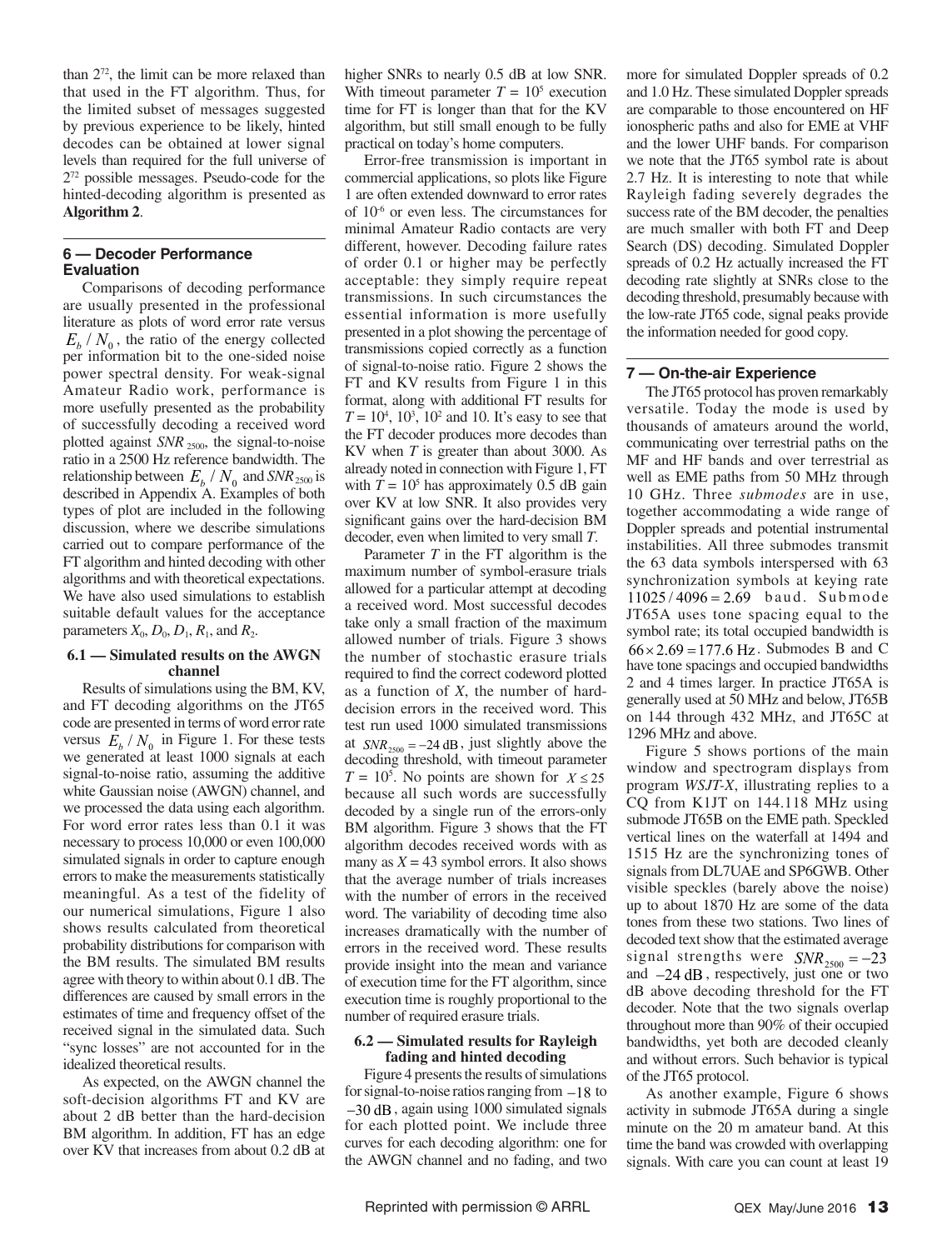





**Figure 4 — Percentage of JT65 messages successfully decoded as a function of** *SNR***2500. Results are shown for the hard-decision Berlekamp-Massey (BM) and soft-decision Franke-Taylor (FT) decoding algorithms. Curves labeled 'DS' correspond to the hinted-decode (Deep Search) algorithm with a codeword list of length** *L* **= 5850. Numbers adjacent to the curves are simulated Doppler spreads in Hz. In the current version of** *WSJT‑X* **the performance of the DS algorithm is limited by synchronization failures when** *SNR* **is less than about 28 dB.**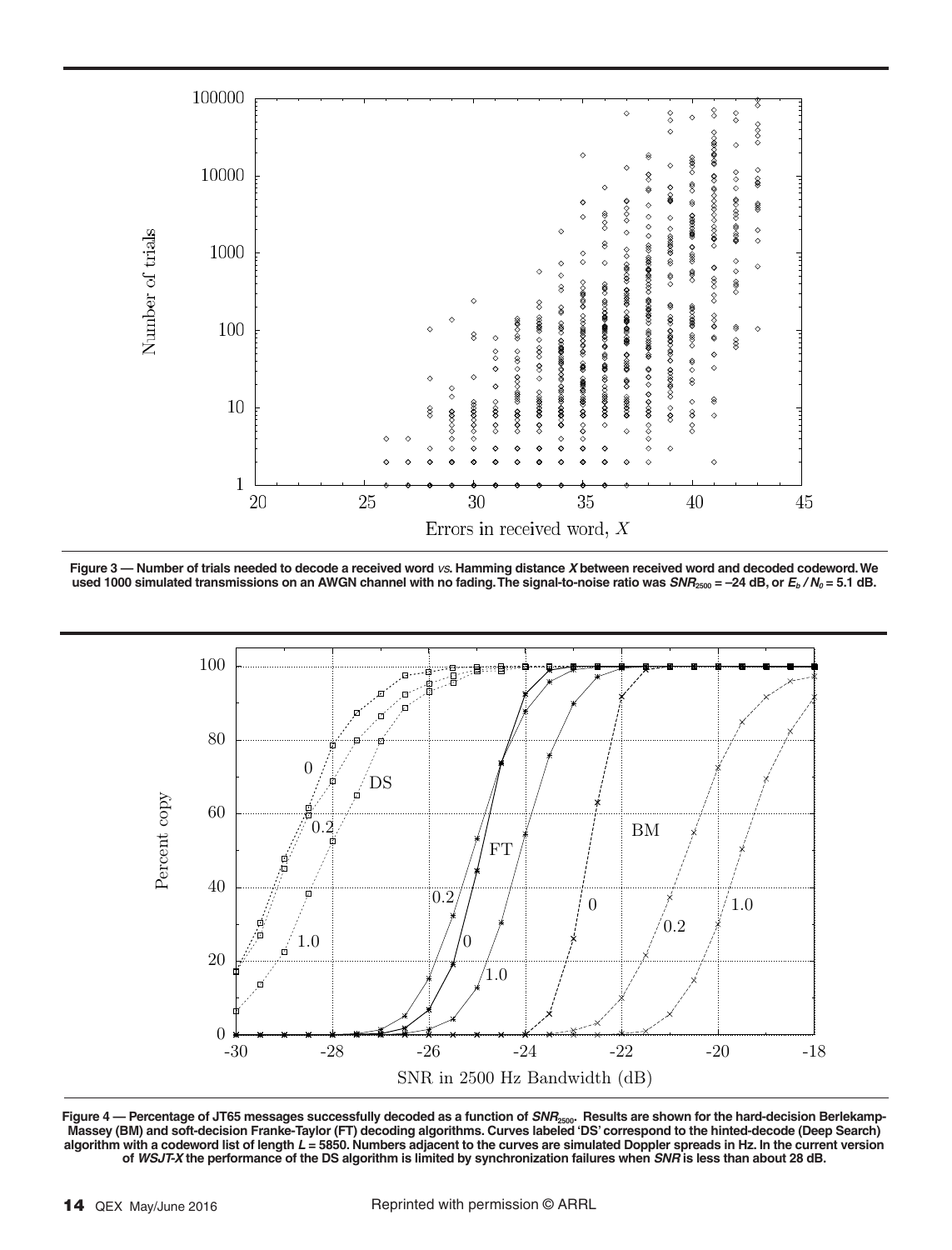distinct synchronizing tones (the speckled vertical lines in the Figure), and can see as many as four signals overlapping in some places. After signal processing to demodulate the signals and produce softsymbol data for the FT decoder, program *WSJT-X* extracts and decodes 21 error-free messages from this recorded data segment. This result is achieved with a relatively small timeout parameter,  $T = 1000$ . For these results the decoder uses two successive sweeps over the spectrum. The strongest signals (12 in this example) are sequentially decoded and subtracted from the raw data after the first pass. Another 9 signals are decoded in the second pass. For comparison, the hard-decision BM decoder decodes only 12 messages from this recording (9 in the first pass and 3 more in a second).

Our implementation of the FT decoder, written in a combination of FORTRAN and C, is freely available as open-source code.8 For the Berlekamp-Massey part of the algorithm we use routines written by Phil Karn, KA9Q, modified slightly so that the Reed-Solomon syndromes are computed only once in our most time-consuming loop (Steps 2 through 8, **Algorithm 1**).<sup>9</sup> The FT algorithm has become an integral part of programs *WSJT*, *MAP65*, and *WSJT-X*. Improvement in sensitivity over the Kötter-Vardy decoder is small, only a few tenths of a dB, but especially on the EME path such small advantages are sometimes very important. Perhaps even more essential, programs in the *WSJT* family are now entirely open source. We no longer need to use the patented KV algorithm or the specially licensed executable program **kvasd[.exe]**.

## **8 — Acknowledgments**

We thank Charlie Suckling, G3WDG; Bill Somerville, G4WJS; Casey Smith, KD9DSW; Edson Pereira, PY2SDR; Leif Asbrink, SM5BSZ; Rex Moncur,



**Figure 5 — Examples of JT65B EME signals recorded at K1JT. Numbers above the spectrogram are audio frequencies in Hz, and the spectrogram's vertical span is one minute of time. The horizontal green bar on the frequency axis indicates the bandwidth occupied by the second decoded signal, a reply from SP6GWB. See text for additional details.**

VK7MO and Roger Rehr, W3SZ, for helpful comments on an earlier version of this paper.

#### **A — Appendix: Signal to Noise Ratios**

The signal to noise ratio in a bandwidth *B*, that is at least as large as the bandwidth occupied by the signal is:

$$
SNR_B = \frac{P_s}{N_0 B} \tag{12}
$$

where  $P_s$  is the average signal power (W),  $N_0$  is one-sided noise power spectral density (W/Hz), and *B* is the bandwidth in Hz. In Amateur Radio applications, digital modes are often compared based on the SNR defined in a 2.5 kHz reference bandwidth,  $SNR_{2500}$ .

In the professional literature, decoder performance is characterized in terms of  $E_1 / N_a$ , the ratio of the energy collected per information bit,  $E<sub>b</sub>$ , to the one-sided noise power spectral density,  $N_0$ . Denote the duration of a channel symbol by  $\tau_{\rm s}$  (for JT65,  $\tau_z = 0.3715 \text{ s}$ ). JT65 signals have constant envelope, so the average signal power is related to the energy per symbol, *Es*, by

$$
P_s = E_s / \tau_s. \tag{13}
$$

The total energy in a received JT65 message consisting of  $n = 63$  channel symbols is 63*Es*. The energy collected for each of the 72 bits of information conveyed by the message is then

$$
E_b = \frac{63E_s}{72} = 0.875E_s \tag{14}
$$

Using equations  $(12) - (14)$ , *SNR* <sub>2500</sub> can be written in terms of  $E_h / N_0$ :

$$
SNR_{2500} = 1.23 \times 10^{-3} \frac{E_b}{N_0}
$$
 (15)

If all quantities are expressed in dB, then:

$$
SNR_{2500} = (E_b/N_0)_{dB} - 29.1 \text{ dB}
$$
  
=  $(E_s/N_0)_{dB} - 29.7 \text{ dB}$  (16)



**Figure 6 — Spectrogram from** *WSJT‑X* **showing one minute of data collected under crowded band conditions on the 20 m band. Numbers on the scale are frequencies (in Hz) above 14.076 MHz.**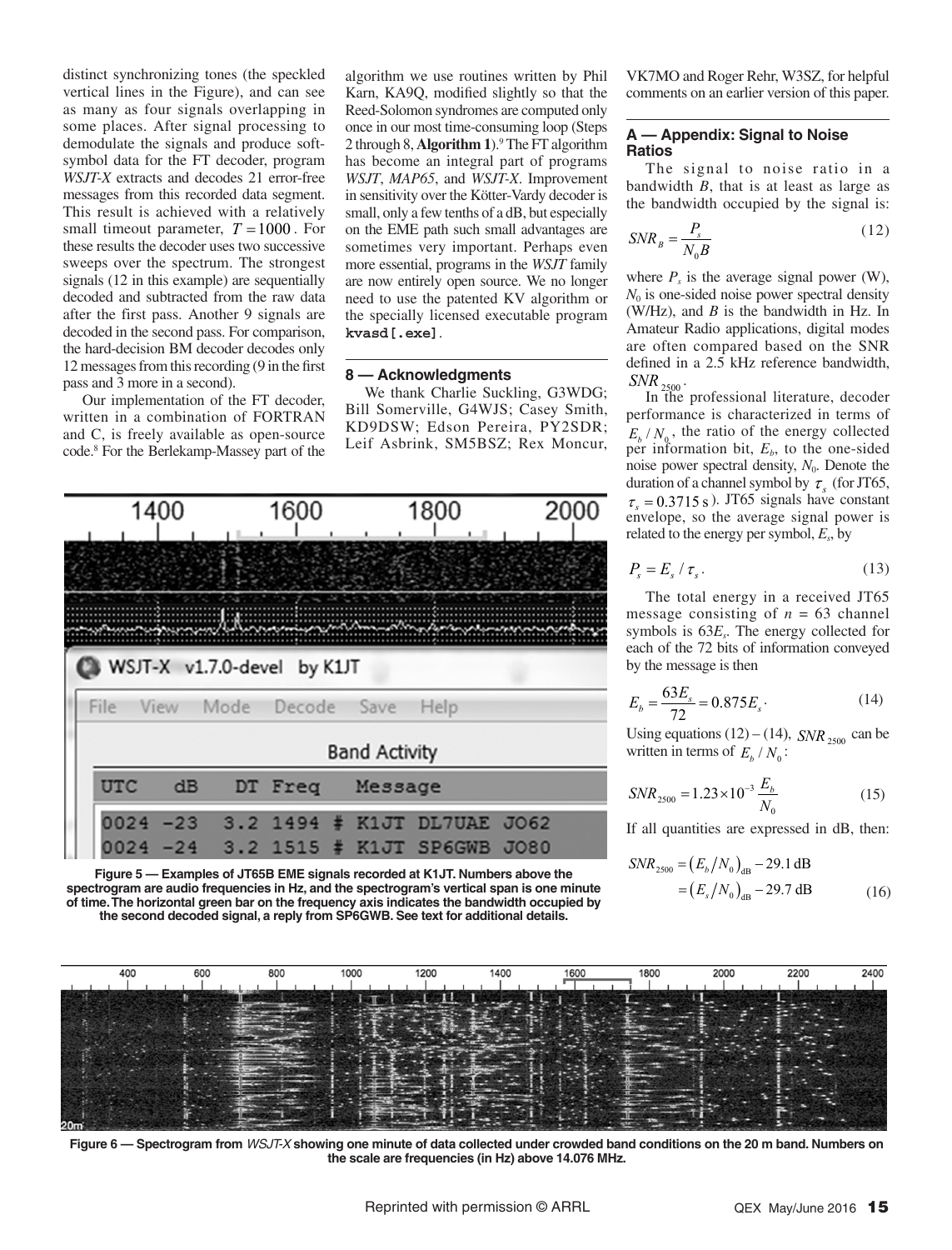# **JT65 Message Processing**

- 1. User *A* enters or selects message consistent with formatting rules of JT65.
- 2. Transmitting software at *A*: compress message into 12 sixbit symbols, then add 51 six-bit parity symbols.
- 3. Intersperse 63 synchronizing symbols among the 63 information-carrying symbols.
- 4. Start transmission 1 s into a UTC minute. Transmit each symbol value at a distinct frequency.
- 5. Signal propagates from *A* to *B*, arriving much weaker and corrupted by noise, fading, and Doppler spread.
- 6. Receiving software at *B*: remove impulsive noise; detect synchronizing signal, measure its frequency and time offset.
- 7. Shift spectrum to put sync tone at zero frequency, correcting for any measured drift.
- 8. Compute binned power spectra  $S(i, j)$  for all information symbols. (Index *i* runs over 64 possible symbol values, index *j* over 63 symbol numbers.)
- 9. Remove any possible spurs (signal appearing at same *i* for all *j*).
- 10. Apply **Algorithm 1**, the FT algorithm.
- 11. Optional: if FT decoding was unsuccessful apply **Algorithm 2**, hinted decoding.
- 12. Display decoded message for User *B*.

# **Algorithm 1**

*Pseudo-code for the FT algorithm.*

- 1. For each received symbol, define the erasure probability as 1.3 times the *a priori* symbol-error probability determined from soft-symbol information  $\{p_1$ -rank,  $p_2/p_1\}$ .
- 2. Make independent stochastic decisions about whether to erase each symbol by using the symbol's erasure probability, allowing a maximum of 51 erasures.
- 3. Attempt errors-and-erasures decoding using the BM algorithm and the set of erasures determined in step 2. If the BM decoder produces a candidate codeword, go to step 5.
- 4. If BM decoding was not successful, go to step 2.
- 5. Calculate the hard-decision Hamming distance *X* between the candidate codeword and the received symbols, along with the corresponding soft distance  $d<sub>s</sub>$  and the quality metric *u* .
- 6. If  $u$  is the largest one encountered so far, preserve any previous value of  $u_1$  by setting  $u_2 = u_1$ . Then set  $u_1 = u_2$ ,  $d_1 = d_s$ ,  $X_1 = X$ , and save the codeword.
- 7. If  $X_1 \leq X_0$  and  $d_1 < D_0$ , go to step 11.
- 8. If the number of trials is less than the timeout limit *T* , go to step 2.
- 9. If  $d_1 < D_1$  and  $r = u_2/u_1 < R_1$ , go to step 11.
- 10. Otherwise, declare decoding failure and exit.
- 11. An acceptable codeword has been found. Declare a successful decode and return the saved codeword.

# **Algorithm 2**

## *Pseudo-code for hinted decoding*

- 1. Generate a list of *L* codewords considered likely to be received. Set a pointer to the start of this list.
- 2. Fetch the next candidate codeword and calculate its metric *u* .
- 3. If *u* is the largest metric encountered so far, preserve any previous value of  $u_1$ , by setting  $u_2 = u_1$ . Then set  $u_1 = u$  and save the codeword.
- 4. If the number of tested codewords is less than *L* , go to step 2.
- 5. If  $r = u_2 / u_1 < R_2$ , go to step 7.<br>6. Otherwise, declare decoding fa
- 6. Otherwise, declare decoding failure and exit.
- 7. An acceptable codeword has been found. Declare a successful result and return the codeword and the value  $q = 100(u_1 - bu_2)$  as a confidence indicator. (By default we use the value  $b = 1.12$  for submode JT65A.)

# **Glossary of Specialized Terms**

|         | <b>Alphabet</b>             | A sequence of possible symbol<br>values used for signaling. JT65 uses<br>a 64-character alphabet, values in<br>the range 0 to 63.                                              |
|---------|-----------------------------|--------------------------------------------------------------------------------------------------------------------------------------------------------------------------------|
|         | <b>Block code</b>           | An error-correcting code that treats<br>data in blocks of fixed size.                                                                                                          |
|         | Codeword                    | For the JT65 code, a vector of 63<br>symbol values each in the range 0<br>to 63.                                                                                               |
|         | Deterministic algorithm     | A series of computational steps that<br>for the same input always produces<br>the same output.                                                                                 |
| y,<br>Э | <b>Erasure</b>              | A received symbol may be "erased"<br>when confidence in its value is<br>so low that it is unlikely to provide<br>useful information.                                           |
|         | <b>Hamming distance</b>     | The Hamming distance between two<br>codewords, or between a received<br>word and a codeword, is equal to<br>the number of symbol positions in<br>which they differ.            |
|         | <b>Hard decision</b>        | Received symbols are assigned<br>definite values by the demodulator.                                                                                                           |
|         | <b>Received word</b>        | A vector of symbol values, possibly<br>accompanied by soft information on<br>individual reliabilities.                                                                         |
|         | Soft decision               | Received symbols are assigned<br>tentative values (most probable,<br>second most probable, etc.) and<br>quality indicators.                                                    |
|         | Soft distance               | The soft distance between a<br>received word and a codeword is a<br>measure of how greatly they differ,<br>taking into account available soft<br>information on symbol values. |
|         | Source encoding             | Compression of a message to use<br>a minimum number or bits. JT65<br>source-encodes all messages to 72<br>bits.                                                                |
|         | <b>Stochastic algorithm</b> | An algorithm involving chance or<br>probability in determining the series<br>of computational steps to be taken.                                                               |
|         | <b>Symbol</b>               | The information carried in one<br>signaling interval, usually an integral<br>number of bits. JT65 uses 6-bit<br>symbols.                                                       |